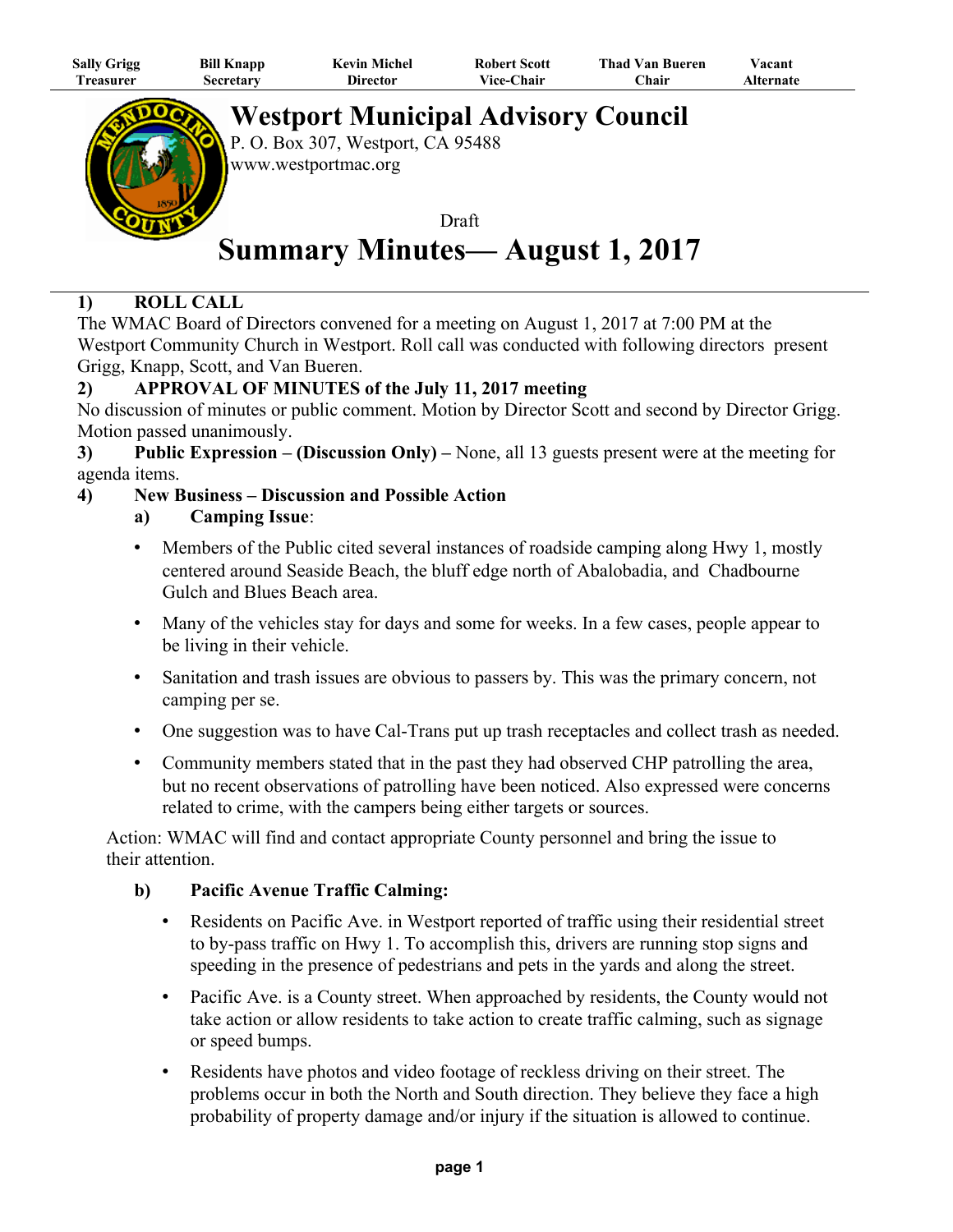Action: WMAC will contact CA-DOT and Mendocino DOT to bring the issue to their attention and seek remedial action on their part.

### **5) Old Business – Discussion and Possible Action**

#### **a) Permitting and Code Enforcement for Marijuana Operations:**

• This issue created significant discussion with the owner, P Buchanon, owner's supporters, immediate neighbors, and other local residents participating. These notes will attempt to capture the various points and positions expressed with attribution to the group expressing them. O = owner, OS = owner supporter, N = neighbor, R = local resident, WMAC. Order is as the discussion progressed.

WMAC – As a result of discussion on this topic at the July 11 WMAC meeting, information on the marijuana permitting process in general and O's project, specifically, was requested from Trent Taylor, Dept Planning & Building Code Enforcement, and Diane Curry, Ag Commissioner. Both parties indicated that the process was in a state of flux, being refined as permits were being requested. Neither agency had a specific plan for sharing permit status or details beyond the published County statutes. At the time of this meeting it was verified that O had applied for permits, which were in the review process, and that 9 complaints had been filed related to the project.

N – No record of well or septic system permits being issued. Various industrial operation vs. residential neighborhood issues. Specific CC&R violations were cited. Concerns about size of construction crew, who were reported to be camping on the site, with no water source or sanitation facilities.

O – Was using neighbor's water for about 2 years. Small medical marijuana grow on site from 2015. Well permit in progress, expected completion in Aug. Reducing scale of operation down to 2 greenhouses from 5. House will be built by Dec. Currently living on the property full time in a trailer.

N – Water was provided for living  $\&$  small grow from 2015 to help a neighbor get started. Scale of current project a breaking point for many. Water access has been cut off. Wants to know specific requirements / definition of prior grow to allow application for current permit. Visual screening is also a big issue, "project is in your face".

OS – Scale was pushed by County rules. It will take time get landscaping in place to properly screen the operation. The result will be good.

R – Concerns expressed about possible sale of grow operation to "outside" party that would have no consideration of neighborhood or the Westport community surrounding the neighborhood. Could change the character of the local community.

O – Permits issued by current rules expressly prohibit sale of business to non family member. When current cycle closes, sometime in 2018, there will be a moratorium on new permits until after a review and refinement of the process is done. The moratorium period may last a year. The new permit requirements are expected to be much more stringent.

R – Community needs to see and understand the requirements, restrictions and process that can lead to a legally permitted operation. Would like to see WMAC as the conduit between involved county agencies and the greater Westport Community. This is a county issue, not a personal issue with O's project.